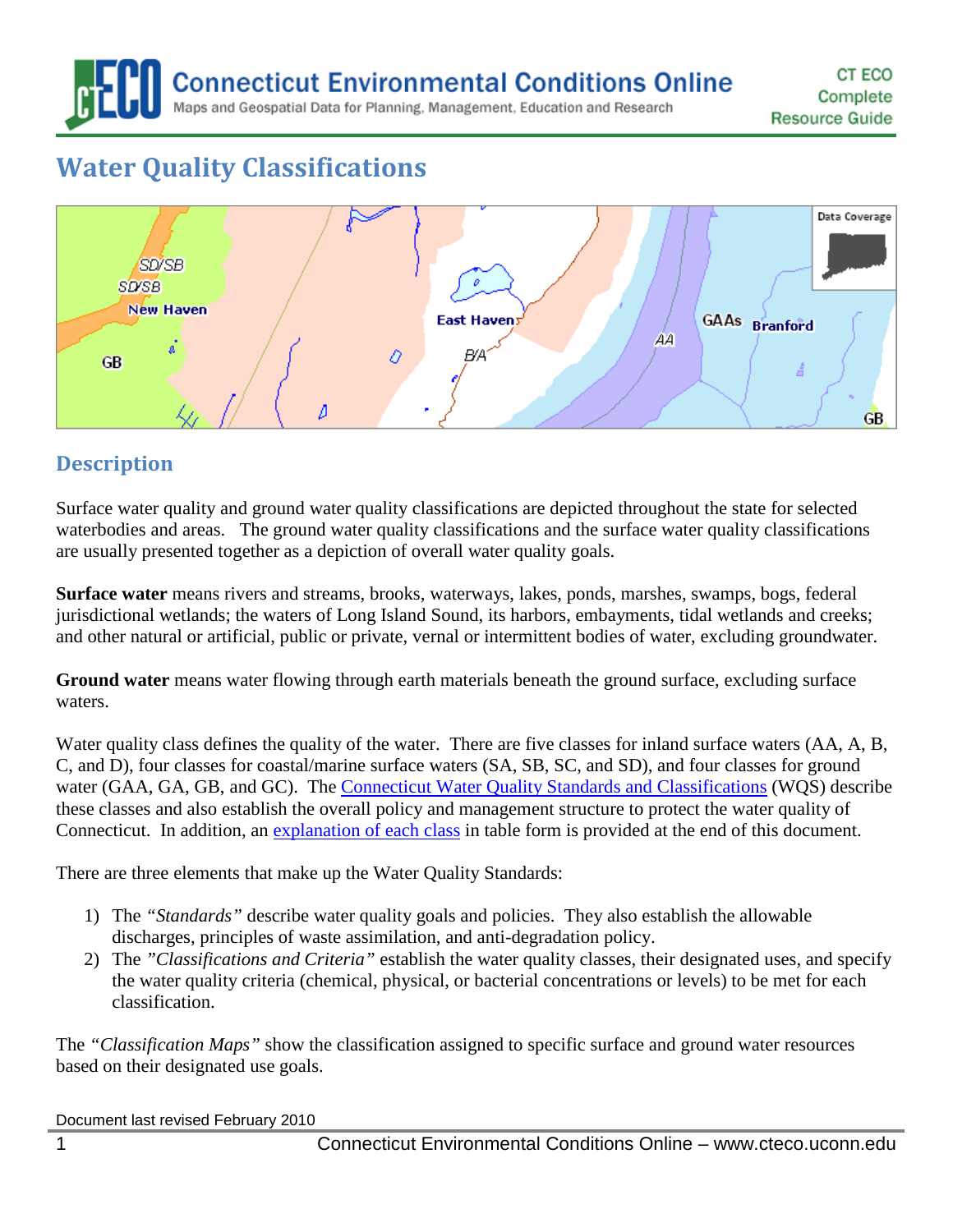Ground water quality changes to Class GB can occur outside of the full revision and adoption cycle and are added to the digital data twice yearly as they are approved. See [Guidance for the Submission of Applications to](http://www.ct.gov/dep/lib/dep/water/water_quality_standards/reclass_guidance.pdf)  [Lower Ground Water Quality Classifications to Class GB](http://www.ct.gov/dep/lib/dep/water/water_quality_standards/reclass_guidance.pdf) for explanation.

Both the surface water and ground water classification data were originally compiled in 1980 from information collected for each major drainage basin. The data are updated on a rotating schedule by major basin. The most recent basin-wide updates were adopted as follows:

Housatonic and Southwest Basins – March, 1999 Connecticut and South Central Basins – February, 1993 Thames and Southeast Basins – December, 1986

#### **Purpose**

The management of water quality in Connecticut is guided by Section 22a-426 of the Connecticut General Statutes. In simple terms the policies can be summarized by saying that the Department of Environmental Protection shall:

- Protect surface and ground waters from degradation.
- Segregate waters used for drinking from those that play a role in waste assimilation.
- Restore surface waters that have been used for waste assimilation to conditions suitable for fishing and swimming.
- Restore degraded ground water to protect existing and designated uses.
- Provide a framework for establishing priorities for pollution abatement and State funding for cleanup.
- Adopt standards that promote the State's economy in harmony with the environment.

To implement these policies, identification and mapping of water quality is essential. The data included here are intended to be used to show ground and surface water quality in Connecticut on a map preferably at 1:24,000 scale (1 inch = 2,000 feet). Use this information with any other 1:24,000 scale layer.

Because water quality affects many other natural and man-made resources, there are many uses for displaying this data. For example, you might view these layers with:

- aquifer protection areas
- manufacturing sites that may pollute ground or surface water
- open space such as parks, forests and swimming areas,
- Long Island Sound layers such as eelgrass beds, shellfish classifications, tidal wetlands, channels, basins, coastal access sites
- geologic features
- soils, including farmland soils or wetland soils
- hurricane inundation zones and flood zones

To better locate the features in these layers, use any base map layer of the same scale such as streets, town lines, railroads, airports, USGS topographic quadrangles, and digital orthophotos.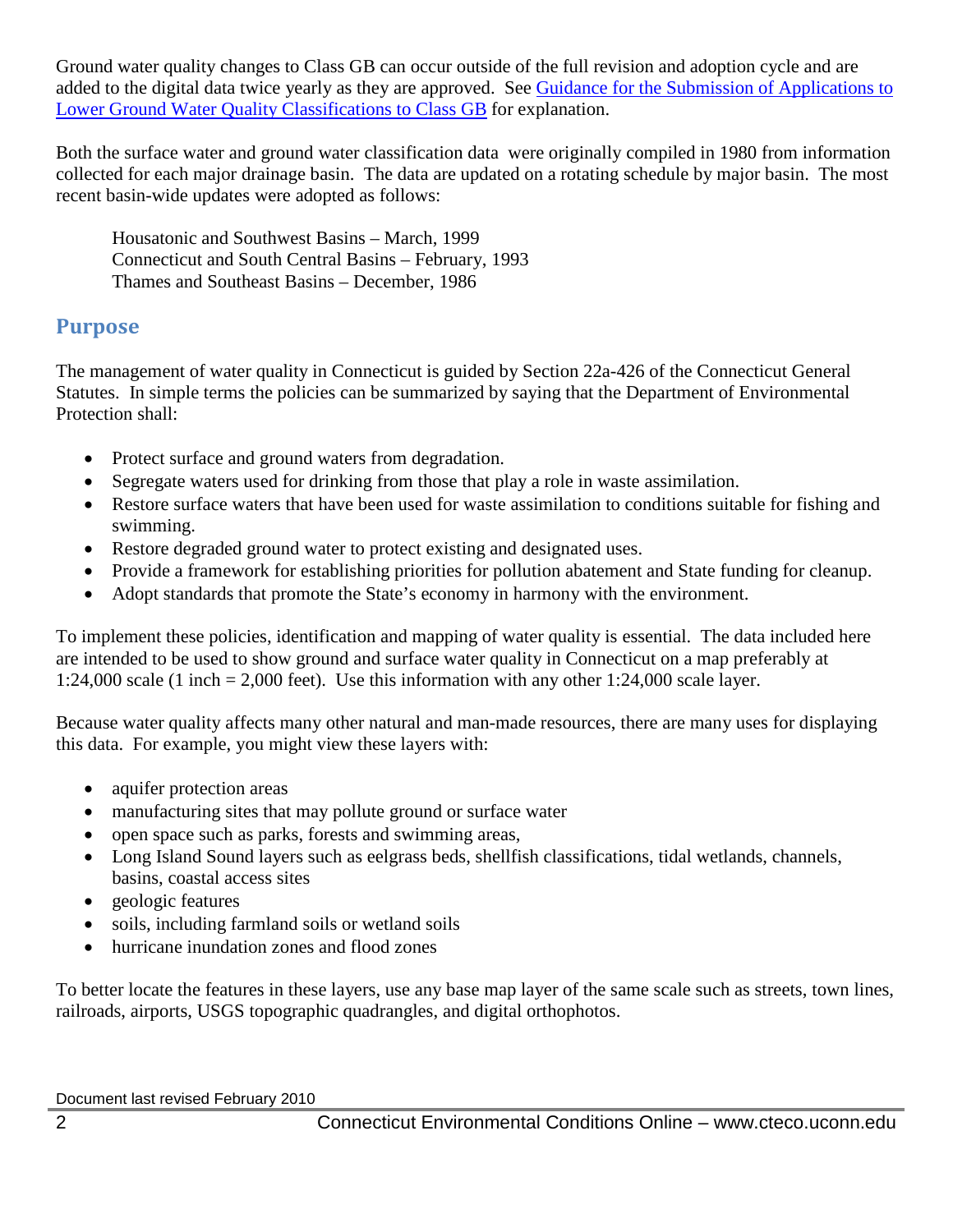# **Legend Description**

The legend for these layers consists of the water quality classifications for ground water and surface water. The ground water quality classes denote areas of ground water. For surface water, the lines denote rivers, streams and other linear waterways and areas denote lakes, ponds, and other waterbodies. The colors in the table below comprise the legend for the water quality classifications.

<span id="page-2-0"></span>

| Class              | <b>General Condition</b>                                                                     | Designated Use                                                                                                                   | Resource Type                                                                                                         | Allowable Wastewater Discharges                                                  |
|--------------------|----------------------------------------------------------------------------------------------|----------------------------------------------------------------------------------------------------------------------------------|-----------------------------------------------------------------------------------------------------------------------|----------------------------------------------------------------------------------|
| GA                 | Natural quality, or<br>suitable for<br>drinking                                              | Existing private supply,<br>potential private or public<br>supply, stream base flow,<br>industrial & misc                        | Area of private drinking<br>water supply wells                                                                        | Same as the above & certain waste<br>of natural origin                           |
| GAA                | Natural quality, or<br>suitable for<br>drinking                                              | Existing or potential<br>public supply, stream base<br>flow, industrial & misc                                                   | Public drinking water<br>supply well recharge<br>(GAA), Public drinking<br>water supply reservoir<br>watershed (GAAs) | Domestic sewage, agriculture,<br>water treatment, clean water<br>discharges      |
| GAAs               | Natural quality, or<br>suitable for<br>drinking                                              | Existing or potential<br>public supply, stream base<br>flow, industrial & misc,<br>tributary to a public<br>reservoir            | Public drinking water<br>supply well recharge<br>(GAA), Public drinking<br>water supply reservoir<br>watershed (GAAs) | Domestic sewage, agriculture,<br>water treatment, clean water<br>discharges      |
| <b>GB</b>          | Assumed to have<br>some degradation<br>and not suitable<br>for drinking<br>without treatment | Industrial & misc., non-<br>drinking supply, stream<br>base flow.                                                                | Groundwater in urbanized<br>areas, not used for drinking<br>water supply                                              | Same as above & certain other<br>biodegradable and soil treatable<br>wastewaters |
| GC                 | Quality altered by<br>wastewater<br>discharges                                               | Areas of permitted waste<br>disposal (i.e. landfill), not<br>suitable for drinking.                                              | Ground waters within<br>waste disposal areas                                                                          | Same as above & certain permitted<br>waste facilities.                           |
| $GA* \&$<br>$GAA*$ | Water quality is<br>threatened, or may<br>be impaired                                        | Groundwater quality goal and designated use is Class GA or GAA, however there may be a<br>known or potential impairment sources. |                                                                                                                       |                                                                                  |

# **Ground Water Quality Classes**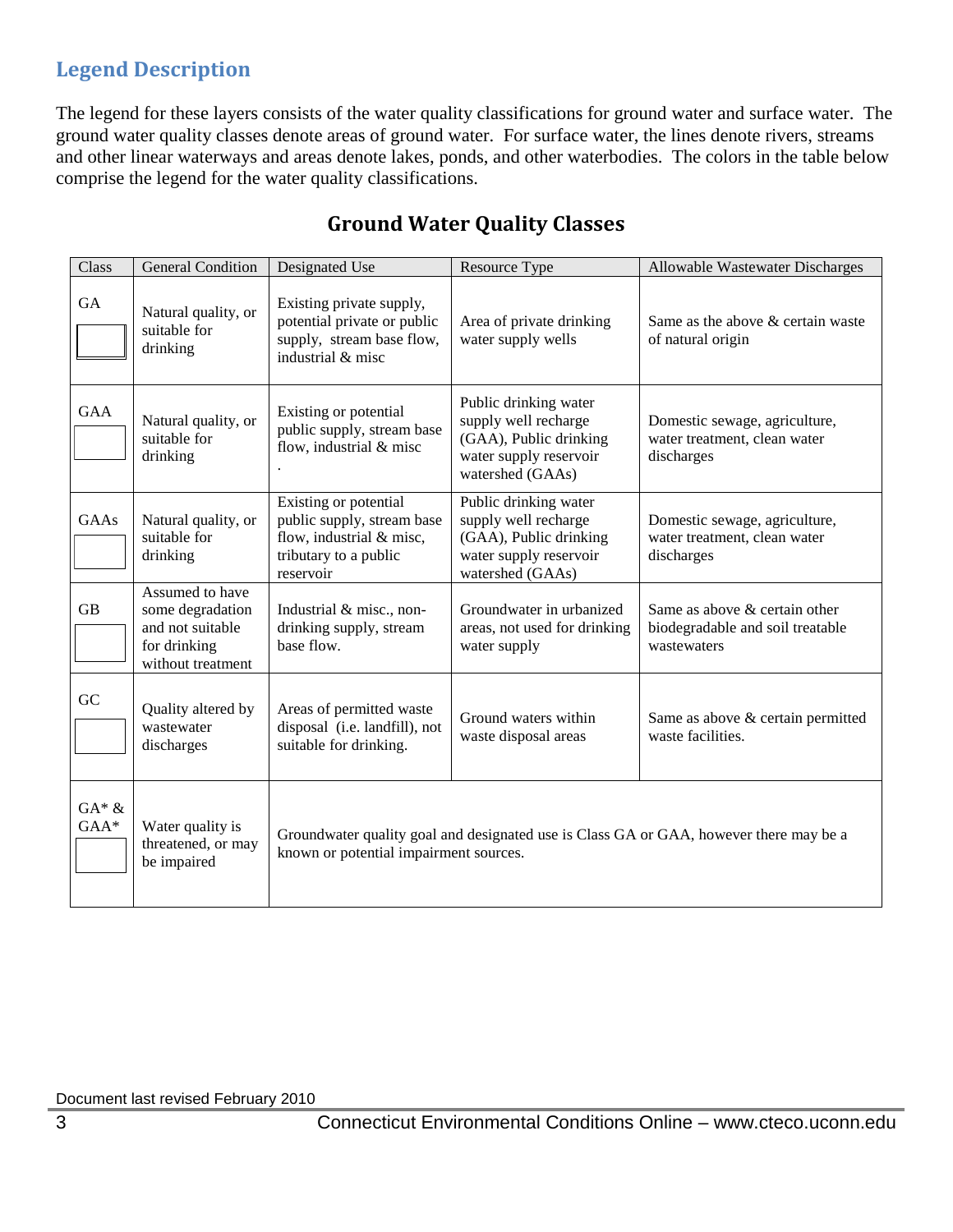# **Inland Surface Water Quality Classes**

| Class                               | <b>General Condition</b>                                                  | Designated Use                                                                                              | Resource Type                                                                               | Allowable Wastewater Discharges                                                    |  |
|-------------------------------------|---------------------------------------------------------------------------|-------------------------------------------------------------------------------------------------------------|---------------------------------------------------------------------------------------------|------------------------------------------------------------------------------------|--|
| AA                                  | Uniformly good to<br>excellent, natural quality                           | Public water supply<br>and all uses below                                                                   | Public water supply<br>tributaries and reservoirs                                           | None other than clean water,<br>drinking water treatment, dredging<br>& dewatering |  |
| A                                   | Uniformly good to<br>excellent, natural quality                           | Potential public<br>supply and all uses<br>below                                                            | Generally all high<br>quality streams and<br>rivers, with no point<br>wastewater discharges | None other than clean water,<br>drinking water treatment, dredging<br>& dewatering |  |
| $\mathbf B$                         | Fishable and swimmable<br>conditions, may be good<br>to excellent quality | Fishing, swimming<br>& recreation,<br>healthy aquatic<br>habitat, industrial<br>supply, agricultural<br>use | Generally rivers and<br>large streams, with point<br>wastewater discharges                  | Treated wastewater and above<br>discharges                                         |  |
| $B^*$                               | Currently not fully meeting goal of Class B                               |                                                                                                             |                                                                                             |                                                                                    |  |
| B/AA<br>or $B/A$                    | Water quality is<br>threatened                                            | Water quality goal is Class AA or A                                                                         |                                                                                             |                                                                                    |  |
| C/AA<br>or $C/A$                    | Water quality is impaired                                                 | Water quality goal is Class AA or A                                                                         |                                                                                             |                                                                                    |  |
| $C/B$ or<br>$\mathbf{D}/\mathbf{B}$ | Water quality is impaired                                                 | Water quality goal is Class B                                                                               |                                                                                             |                                                                                    |  |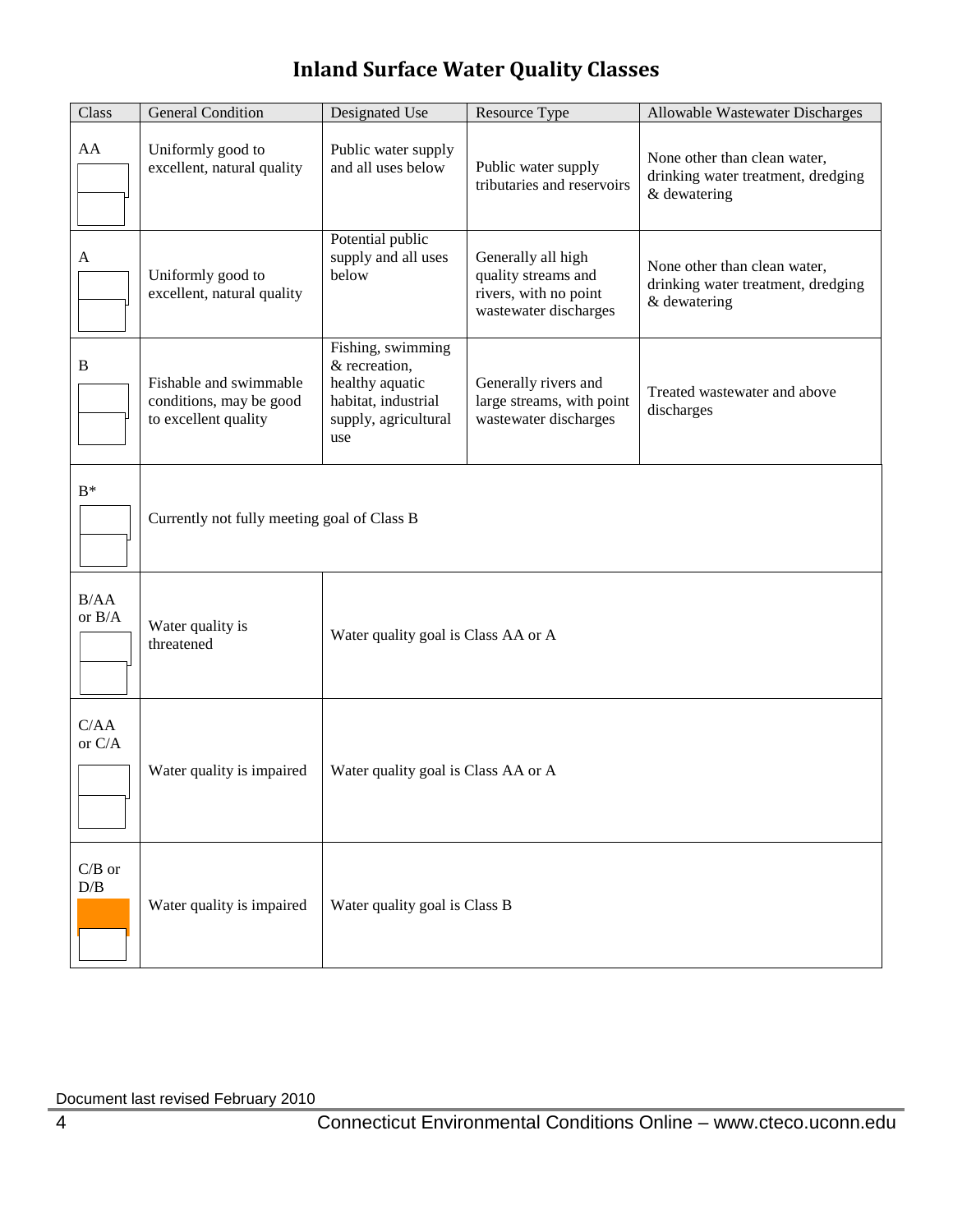# **Coastal/Marine Surface Water Quality Classes**

| Class           | <b>General Condition</b>                        | Designated Use                                                                                                                              | Allowable Wastewater Discharges                                                    |
|-----------------|-------------------------------------------------|---------------------------------------------------------------------------------------------------------------------------------------------|------------------------------------------------------------------------------------|
| <b>SA</b>       | Uniformly good to excellent,<br>natural quality | Fishing, swimming $&$ recreation,<br>healthy marine habitat, direct<br>shellfish consumption, industrial<br>supply                          | None other than clean water, drinking<br>water treatment, dredging &<br>dewatering |
| <b>SB</b>       | Uniformly good quality                          | Fishing, swimming & recreation,<br>healthy marine habitat, commercial<br>shellfish harvesting (requires<br>purification), industrial supply | Same as above & treated wastewater                                                 |
| SB/SA,<br>SC/SA | Water quality is impaired                       | Water quality goal is Class SA                                                                                                              |                                                                                    |
| SC/SB,<br>SD/SB | Water quality is impaired                       | Water quality goal is Class SB                                                                                                              |                                                                                    |

# **Use Limitations**

The USGS Topographic Quadrangle maps were used as a base for the mapping of this layer. As a result, overlaying this layer onto more accurate, recent spatial data such as the 2004 digital orthophotography may result in locational differences and inaccuracies.

These data should be used with other GIS data of the same source map scale.

#### **Related Information**

[Department of Energy and Environmental Protection Water Home Page](http://www.ct.gov/dep/cwp/view.asp?a=2719&q=325520&depNav_GID=1654) [Department of Energy and Environmental Protection Water Quality Home Page](http://www.ct.gov/dep/cwp/view.asp?a=2719&q=325522&depNav_GID=1654&depNav=|) [Aquifer Protection Areas](http://cteco.uconn.edu/guides/resource/CT_ECO_Resource_Guide_Aquifer_Protection_Area.pdf) – CT ECO Complete Resource Guide

### **Data Collection Date**

The most recent basin-wide updates were adopted as follows: Housatonic and Southwest Basins – March, 1999 Connecticut and South Central Basins – February, 1993